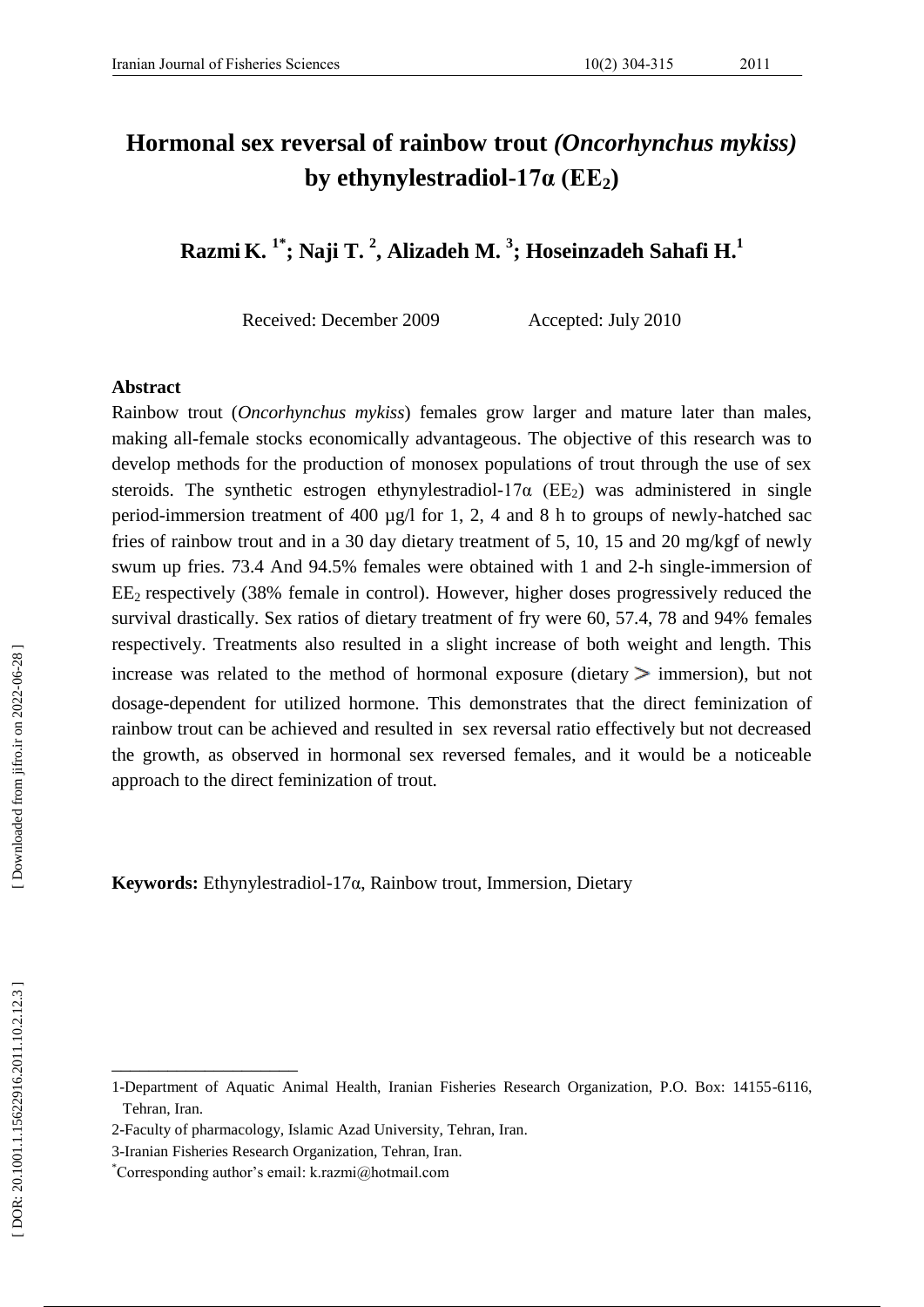## **Introduction**

Some of the most important problems in fish farming that inevitably appear at the time of fish sexual maturation are decrease or complete cessation of growth, a decline in flesh quality, and an increase in mortality, especially in salmonid males (Devlin and Nagahama, 2002). Rainbow trout, *Oncorhynchus mykiss*, females grow faster, and their sexual maturation occurs later, than males (Piferrer, 2001), a characteristic also seen in other species of this family such as coho salmon, *Oncorhynchus kisutch* (Piferrer and Donaldson, 1994), and Chinook salmon, *Oncorhynchus tshawytcha* (Donaldson, 1986; Solar et al *.*, 1987).

Production of all -female stocks can be achieved by direct or indirect feminization. Direct feminization involves the application of estrogens to sexually undifferentiated larvae and differentiating them to female, while the indirect method uses androgens to masculinize genotypic females, which are subsequently used in breeding programs to yield all -female populations (Hendry et al., 2003). In species, having females as the homogametic sex (XX genotype), sperm from masculinized females (i.e., XX males) can be used to fertilize eggs from normal females to yield all -female second generation offspring. However this indirect method is preferred because fish destined for market are not directly exposed to steroids (Tabata, 1991; Aida and Arai, 1998), but the indirect method, requires more than one generation for the production of all populations (Piferrer, 2001).

Several methods are currently available for fish hormonal treatment.

Crim (1985) classified these methods as acute and chronic. The two methods currently feasible for utilization of sex hormones to large numbers of fish are using supplemented food as dietary treatment and utilization of static tanks or recirculating bath as immersion treatment, for chronic and acute administration of hormones, respectively (Piferrer, 2001).

The production of all -female stocks is now firmly designed for two types of direct and indirect production systems (Piferrer and Donaldson, 1992). Both of them involve application of producing and marketing of all -female stocks as it is practiced in the culture of Chinook salmon, *Oncorhynchus tshawytscha*  (Donaldson, 1986; Solar et al *.*, 1987) and rainbow trout, *O .mykiss* (Bye and Lincoln, 1986). The preferred method of producing monosex female population for either purpose is using the indirect method due to the use of monosex female spermatozoa to fertilize normal ova which were described elaborately in Piferrer (2001). Development of DNA sex -specific probes is a shortcut in the programs of all -female stocks production by the indirect method that make it possible to identify the genetic sex in some species. These probes, initially developed for Chinook salmon, have also been applied to coho, chum (*O. keta*) and pink salmon (*O. gorbuscha*) (Funk et al., 1973). However, the existing probes cannot identify the genetic sex of other salmonid s such as the Atlantic salmon or the rainbow trout (Piferrer, 2001). Although, most studies on direct feminization of fish, particularly salmonid, have focused on using of the natural estrogen estradiol -l7ß (E <sup>2</sup>) (Hunter et al.,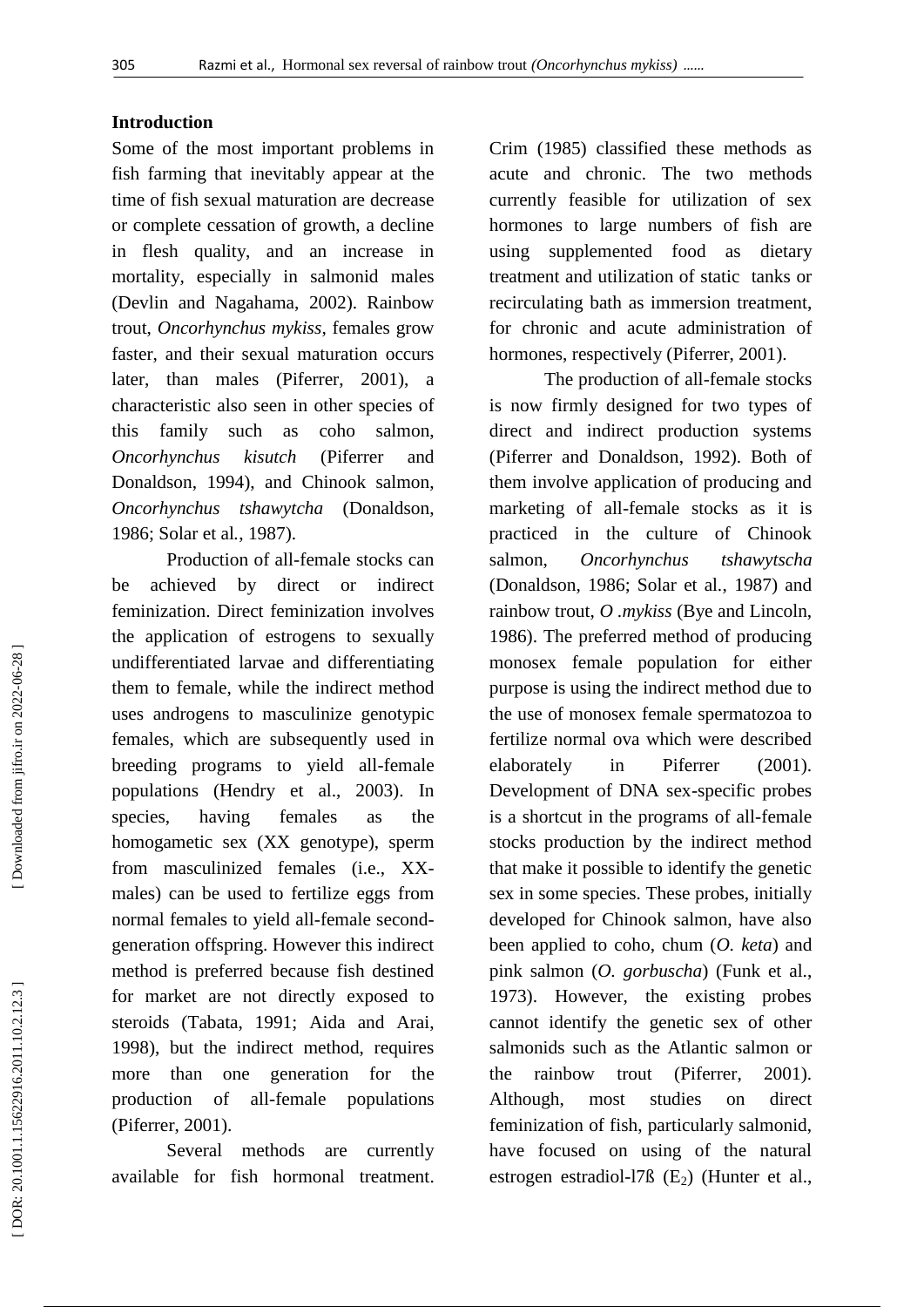1983; Piferrer, 1990; Piferrer and Donaldson 1992), but using a potent estradiol help s us to design a method of feminization with the lowest dosage and duration for producing a healthy marketing fish.

Ethynylestradiol- $17\alpha$  (EE<sub>2</sub>) is a synthetic derivative of E **<sup>2</sup>** that has clinically important application s because of its high ovulation -inhibiting potency. Ethynylestradiol -17α has been used to regulate the menstrual bleeding patterns of millions of women (Piferrer and Donaldson 1992). In teleosts as a whole, the comparison of the estrogenic potency of EE **<sup>2</sup>** against other synthetic and natural estrogens has been carried out mainly in cichlids and cyprinodontids (Hunter et al., 1983), and the total numbers of references on this subject are few and none refer to salmonid and trout. Accordingly, the best comparisons of such relative potencies are dependent with review articles of Yamamoto and Piferrer (Yamamoto, 1969; Piferrer, 2001). Piferrer realized that, EE **2** was about 3 times more potent than E **2** and Yamamoto reported that EE **<sup>2</sup>** 3.5 folds more potent than E<sub>2</sub> in medaka at the GD<sub>50</sub> dosage level (dosage at which 50% of the genotypic males become phenotypic females) (Piferrer and Donaldson, 1992). Since steroids have been shown to affect fish growth and survival (Pandian and Sheela, 1995; Piferrer, 2001), the objective of this research was to determine the effects of  $EE<sub>2</sub>$ **<sup>2</sup>** administration on development, growth and survival of Rainbow trout.

# **Materials and methods**

## *Fish samples*

The eggs of Rainbow trout (*Oncorhynchus*  mykiss) fertilized on March 17<sup>th</sup> 2006

were prepared from a private farm (ZarQezel trout Farm. Ltd.) and they were transported to the farm laboratory as eyed eggs on April  $9<sup>th</sup>$  2006. Before hatching, eyed eggs were divided into ten groups containing 100 eggs each and were acclimated, over a period of 2 days (Piferrer and Donaldson, 1992). This time the laboratory water temperature was 10  $\pm 1^{\circ}C$ . Each group of eggs was placed in a plexiglass chamber. four groups are prepared for single immersion, four groups served for dietary treatment and the two others were control groups. These chambers were placed in Heath tray incubators that comprised four chambers in each tray. By April  $17<sup>th</sup>$  (31 DPF) 50% hatching had occurred and the remaining eyed eggs hatched out 2 days later.

#### *Immerse treatments*

Firstly Ethynylestradiol -17α (EE **<sup>2</sup>**) (Iran Hormone Co., Ltd.,) was dissolved in ethanol at a concentration of 1 mg/ml. For estrogen treatments, 4 ml of ethanolic solution was added to 10 liters of water to obtain EE <sup>2</sup> at a final concentration of 400 µg/liter (Piferrer an d Donaldson, 1992). Fish were treated with a single -immersion treatment around the time of sexual differentiation of their gonads (Piferrer and Donaldson, 1992). Four groups of newly hatched larvae were single -immersed for 1, 2, 4 and 8 hours in the bath described above 1 day after median hatch (50% of fish hatched out). Further details of this type of hormone administration are described elsewhere (Piferrer and Donaldson, 1989). Prior to swim -up, larvae were transported to the ZarQezel Fish Hatchery, they were kept in 70 liter fiberglass tanks supplied with well water,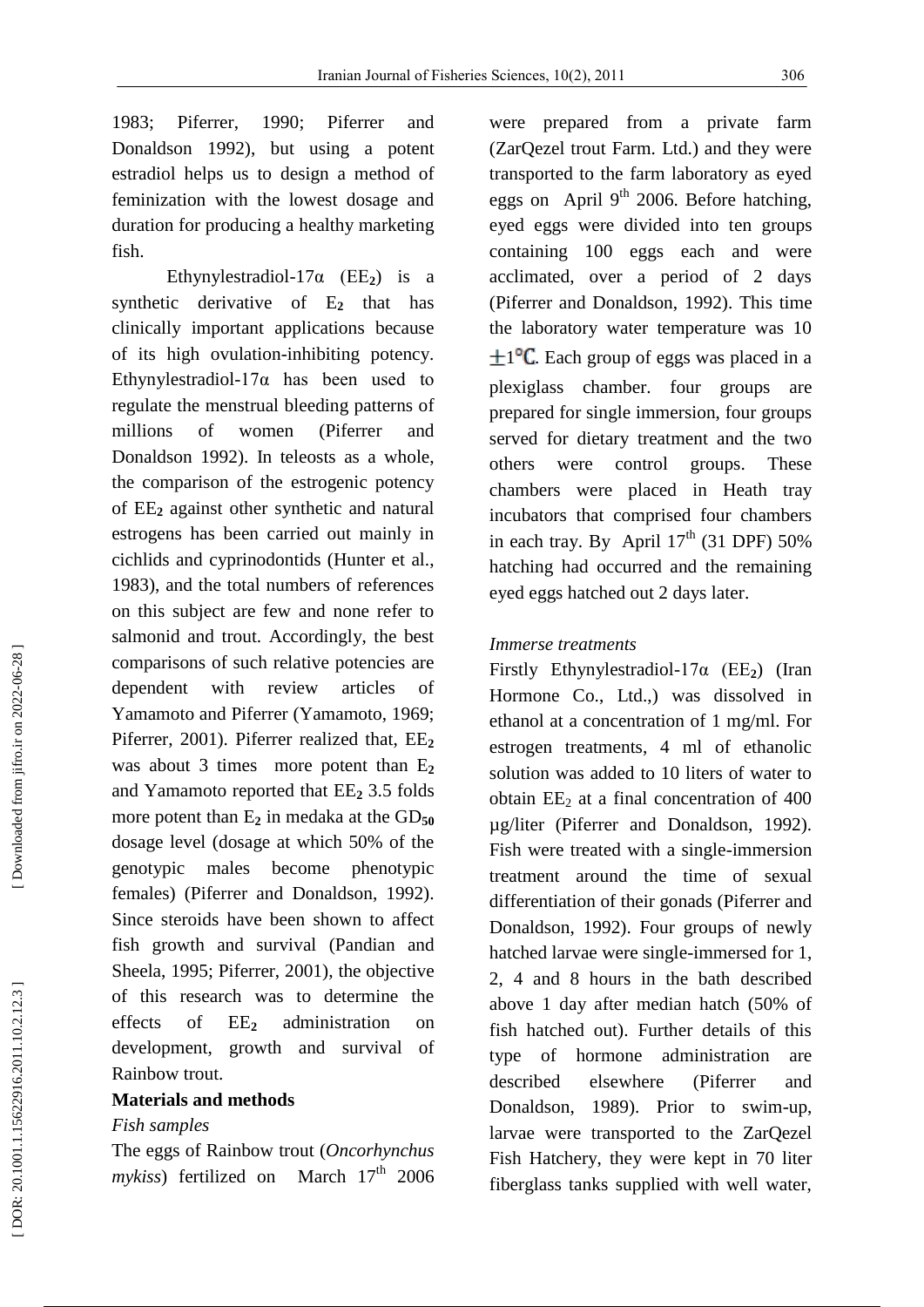and reared using standard salmonid aquaculture procedure. Fish were fed with pellets with the appropriate size (Biomar Ltd.,) five times a day. The one remaining group served as control and was immersed only with ethanol.

#### *Dietary treatments*

Four of ten groups were transported to the hatchery, meanwhile 50% of larvae were swimming-up on April 29th 2006 (42 DPF) and they were rare in a tray  $(80\times18\times10)$  up to yolk -sac absorption. They were then placed in 500 -l fiberglass tanks.

Four dietary groups were fed a formulated diet supplemented with EE **<sup>2</sup>** at a concentration of 5, 10, 15 and 20 mg/kgf, respectively (Jhonstone et al., 1979). The duration of the treatment was 30 days (which started 3 days after median swim up). In this stage fish were treated during the sex differentiation, as demonstrated by Piferrer (2001). The one remaining group served as control and was fed a diet supplemented only with ethanol.

To incorporate steroids into manufactured feed, a general method of spraying ethanol -dissolved steroids on to the food, was commonly used for salmonid sex reversal (Feist et al *.*, 1996) . However, this proved impractical because of the small size of the diet, and therefore a method of saturation was used (Carl Schreck, Oregon State University, personal communication, 1999).

Treatments began on  $1<sup>st</sup>$  of May 2006 (Day 0). Fish were fed by hand until satiation seven times a day at 7, 9, 11:30, 14, 16:30, 18 and 19 o'clock, throughout the experiment. Oxygen levels and temperature were measured regularly, and ranged from 9.5 to 12.3 mg/l and 10.3 to 13.1 $\textdegree$ C. respectively. Total lengths ( $\pm 0.5$ ) mm) and wet weights  $(\pm 0.01 \text{ g})$  were assessed, during the experiment. Steroid treatments were finished after 30 days and fish were measured again. Then, the fish were fed on a steroid -free diet and similar measurements (e.g. length, weight and survival rate) were done at different times.

# *Sampling and histological procedure*

Sampling took place on the  $1<sup>st</sup>$  of October 2006, 5 months after the first feeding (Piferrer and Donaldson, 1992). During 5 months, gonads developed sufficiently, for histological observation and hormonal effects, since once the phenotype is well established it remains during the adult phase of the life cycle, as demonstrated by Johnstone et al *.* (1989), Chevassus et al *.* (1984) and Solar et al *.* (1984) in rainbow trout, and by Hunter and Donaldson (1983) in Pacific salmon (Piferrer and Donaldson, 1992). Fifty fish were randomly taken from each group and morphologic changes were examined due to the hormone treatment. Fish were killed with lethal doses of 2 -phenoxyethanol and gonads were collected to determine sex ratios (Piferrer and Donaldson, 1992). To assess the effect of treatments on the sex reversal of the gonad, cross -sections were taken through the whole fish (Piferrer and Donaldson, 1992). Sections of fish were dissected and immediately placed in 10% neutral buffered formalin. After fixation for 48 h, pieces of gonadal tissues were prepared under a dissecting microscope and provided for histological analyses. (Hendry et al *.*, 2003).

Histological sections were obtained using usual procedures (Presnell and Schreibman, 1997). Tissues were dehydrated in an ethanol series, depending on size (Hinton, 1990) , cleared and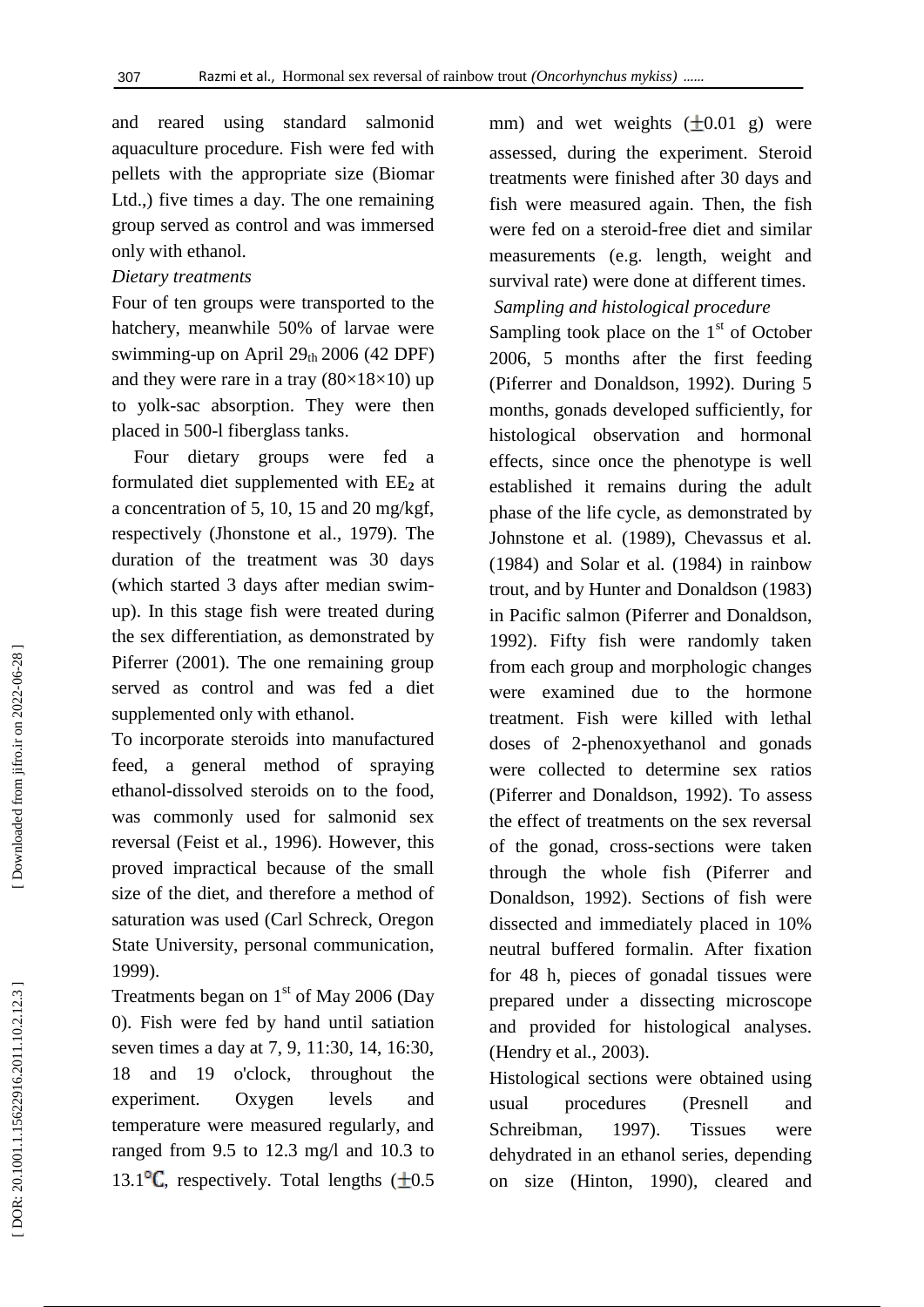infiltrated with toluene, and embedded with ParaPlast X-tra (m.p. 52 $\mathrm{C}$ ) using a histomatic tissue processor (Fisher Scientific). Serial cross -sections were obtained on a microtome at a thickness of 6 µm, using disposable microtome blades, mounted on dH2O-covered "subbed" slides (Presnell and Schreibman, 1997) and dried on a slide warmer. After drying, sections were stained using Instant Haematoxylin, enhanced using ammonia water/acid alcohol (Presnell and Schreibman, 1997) and counterstained using eosin Y. Cover slips were mounted using Eukitt mounting medium (Hendry et al., 2003) .

## *Statistical analyses*

Analysis for alterations in the sex ratio was performed with the Chi -square test without Yate's correction for continuity (Piferrer and Donaldson, 1992), although for conservative approach, the number of intersex fish was combined with that of males, but in any sample the intersex fish that were comprised of spermatogonia and contained oocytes were not considered. One -way analyses of variance (ANOVA) were performed on growth data.

## **Results**

.

Analysis of data in each experimental group showed that Ethynylestradiol -17α affected the sex ratios significantly, since

 $1-h$ immersion of sac fries with concentration of 400  $\mu$ g/l EE<sub>2</sub> resulted in 73.4% females, and redoubling the time of treatment to 2 hours, produced 94.5% females. Addition of immersion timing increased mortality up to 100% (e.g. in 8 hours). A 30 day period treatment with supplemented diet increased feminization of treated fish with 15 and 20 mg EE <sup>2</sup>/kgf significantly. EE <sup>2</sup> treatments of 5, 10, 15 and 20 mg EE <sup>2</sup>/kgf increased the sex ratio up to 60, 57.4, 78 and 94% female, respectively (Fig.1). Sex ratio in control groups was 57% male and 43% female. The histological analysis of the fish gonads from the control and the treated groups is presented in Fig. 2.

Estrogen -treated fish were bigger than control groups, although the growth increase rate was not significant in some groups compared to control. However, 1 -h immersion treatment of sac fries with 400 µg/l didn't yield the most female (Fig. 2), but achieved the highest growth and 15 mg/kgf treated fish also gained the most growth in dietary treatment groups (Fig. 3). Survival rate of fish, which immersed in 1 and 2 hours didn't affect significantly (Table 1), whereas 4 and 8 hours of  $EE_2$ immersion seemed to be a lethal time for rainbow trout (Table 2) .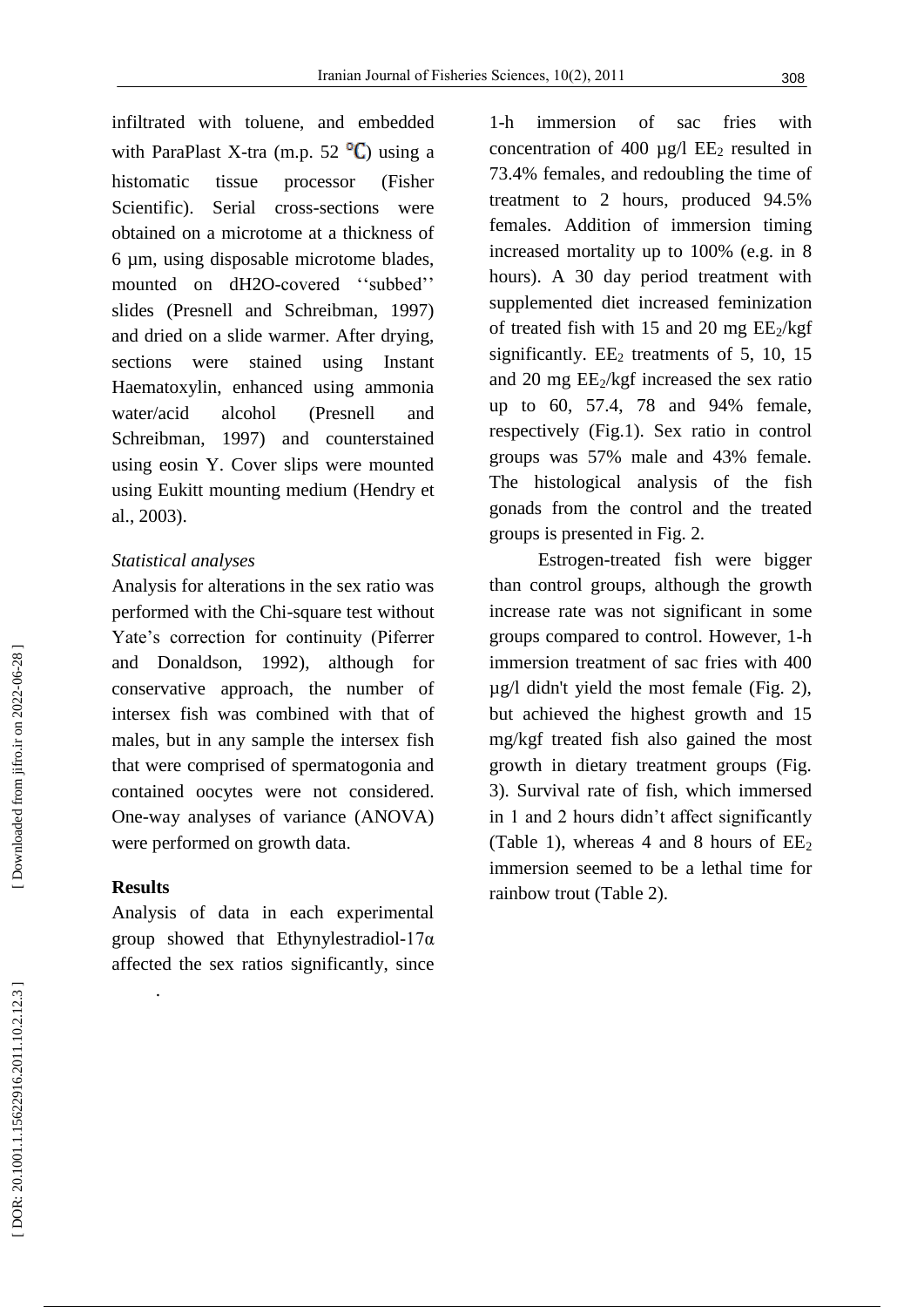

 **Figure 1 : The feminization rate (%) in immersion and dietary treatments**  $h = hour(s)$  **I = immersion D = dietary**

|                 | Ethynylestradiol-17 $\alpha$ |      |                 |    |
|-----------------|------------------------------|------|-----------------|----|
| Day             | Date                         | Ctrl | 1 <sup>th</sup> | 2h |
| 4h              | 8h                           |      |                 |    |
| $\overline{15}$ | May 02, 2006                 | 33   | 47              | 59 |
| 450             | 735                          |      |                 |    |
| 30              | May 17, 2006                 | 40   | 50              | 64 |
| 890             | 995                          |      |                 |    |
| 45              | June 01, 2006                | 45   | 54              | 70 |
| 1000            |                              |      |                 |    |
| 60              | June 15, 2006                | 48   | 60              | 73 |
|                 |                              |      |                 |    |
| 75              | June 30, 2006                | 40   | 65              | 75 |
|                 |                              |      |                 |    |

Table 1: Cumulative mortalities (%) of Rainbow trout up to 75 days after immersion with 400 µg/l **Ethynylestradiol -17α**

 $(Ctrl = Control)$ 

(\* = duration of immersion in hour)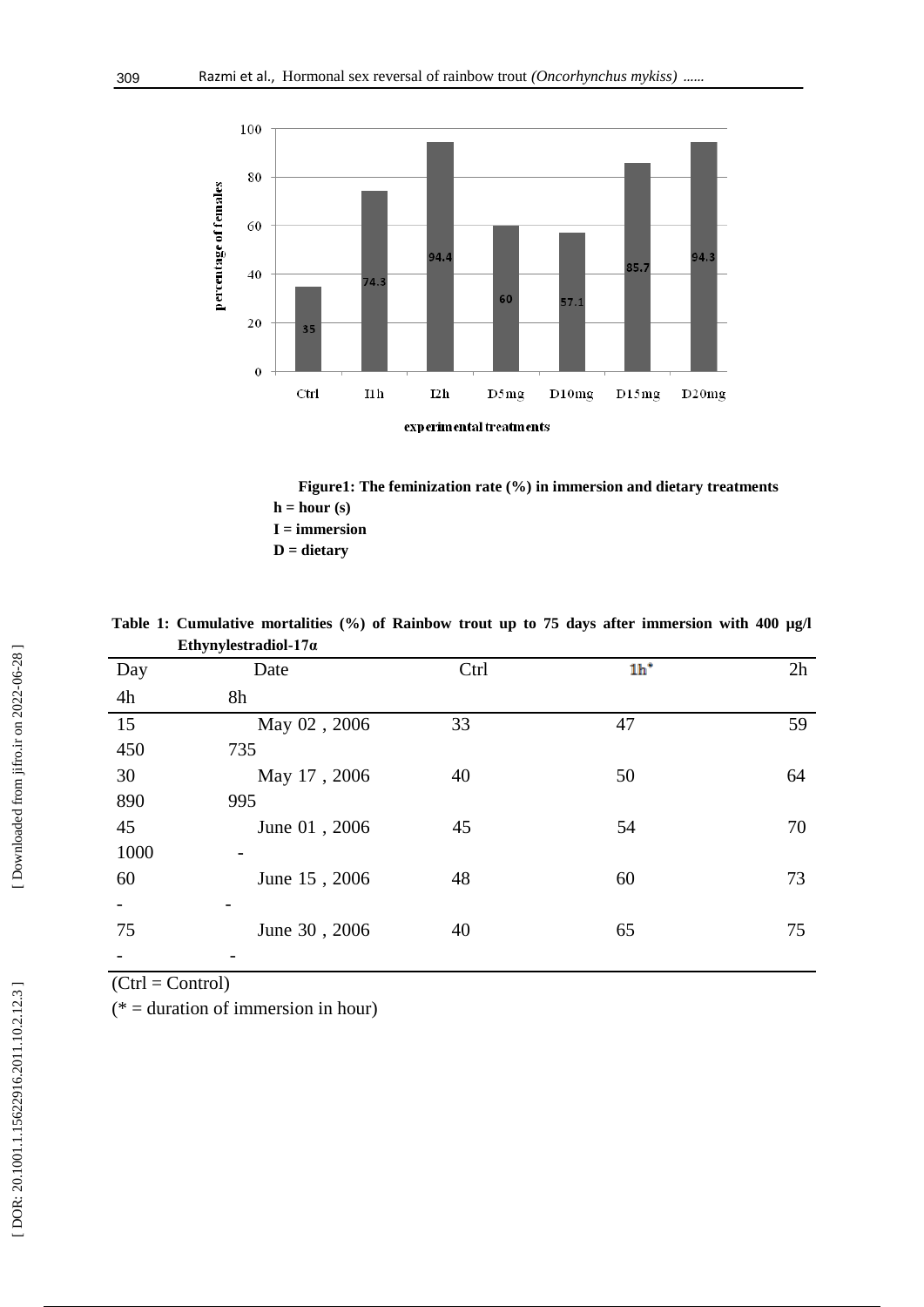| Day  | Date          | Ctrl | $5mg^2$ | 10mg | 15mg |
|------|---------------|------|---------|------|------|
| 20mg |               |      |         |      |      |
| 15   | May 14, 2006  | 30   | 25      | 33   | 43   |
| 48   |               |      |         |      |      |
| 30   | May 29, 2006  | 36   | 30      | 45   | 54   |
| 58   |               |      |         |      |      |
| 45   | June 13, 2006 | 40   | 38      | 49   | 60   |
| 64   |               |      |         |      |      |
| 60   | June 28, 2006 | 46   | 44      | 54   | 65   |
| 70   |               |      |         |      |      |
| 75   | June 13, 2006 | 51   | 47      | 59   | 67   |
| 73   |               |      |         |      |      |

**Table 2 : Cumulative mortalities (%) of Rainbow trout up to 75 days after the start of a 30 day dietary treatment with EE 2**

( $* =$  dosage of dietary treatment per kg feed)



**Figure 2 : Growth rate in weight and length of rainbow trout treated with immersion of ethynylestradiol -17α**



**Figure 3: Growth rate in weight and length of rainbow trout treated with diet containing ethynylestradiol -17α**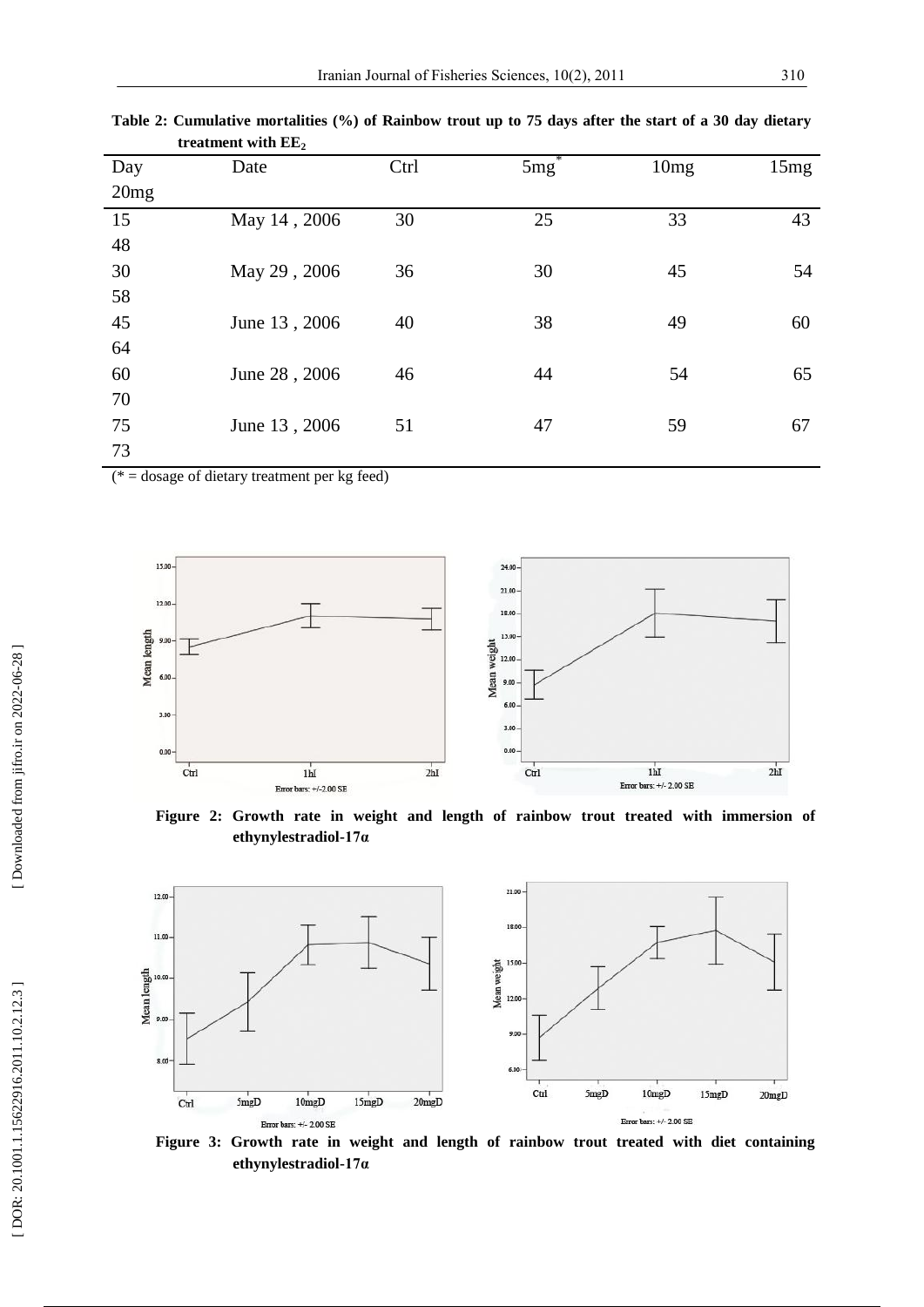

**Figure 4 : Effects of ethynylestradiol -17α treatment on the gonadal development of Rainbow trout after 200 days. (A) Treated with 2 hours immersion of 400 µg/l, (B) fed with 20mg/kg for a month**

# **Discussion**

The results of the present study showed that using ethynylestradiol-  $17 \alpha$  has a positive effect on sex reversal of rainbow trout. The synthetic estrogen  $-17\alpha$ ethynyloestradiol (EE <sup>2</sup>) has been used in a variety of species and is among the most potent feminizing agents tested so far (Piferrer, 2001). Feminizing estrogens potencies vary among species and depend on the stage of gonadal development. Rosenstein and Hulata (1994) mentioned Diethylstilbestrol (DES) more potent than EE <sup>2</sup> in sex reversing of *Oreochromis aureus,* but Gilling et al *.* (1996) found the opposite in feminization report of *Oreochromis niloticus.* However, considering a sufficient number of trials and species, EE <sup>2</sup> is, on average, about three times more potent than  $E_2$  in feminizing fish (Piferrer and Donaldson, 1989). Farmers prefer shorter treatment duration at relatively higher doses (if proven that they do not result in undesired deleterious side effects), rather than comparatively longer treatments at lower doses, since this allows reduction of the work of preparing treated diets or immersion baths (Piferrer, 2001).This research has shown us the importance of

treatment timing. Sexually undifferentiated gonads in fish are much more sensitive than differentiated ones, and hormonal treatment is more effective when the gonads are undifferentiated yet (Piferrer, 2001). In the process of gonadal development, which period of time when the still sexually undifferentiated gonads are more responsive to the effects of exogenous steroids, known as the labile period (Piferrer, 2001). Piferrer (2001) has demonstrated the localization of labile period for several species, and described that the labile period of Rainbow trout is in the stages of swimming up, first feeding and yolk - sac absorption. This assay showed highly significant differences in the proportion of females with respect to the expected 1:1 sex ratio (Piferrer and Donaldson, 1992). The results showed that Ethynylestradiol  $\alpha$  has extreme potential for sex differentiation induction in rainbow trout, since a single 2 -h immersion treatment with a concentration of 400 µg/liter EE **<sup>2</sup>** resulted in 94.5% females and a 30 day dietary treatment period with a concentration of 20 mg/kgf resulted in 94% females, furthermore growth has increased in some groups.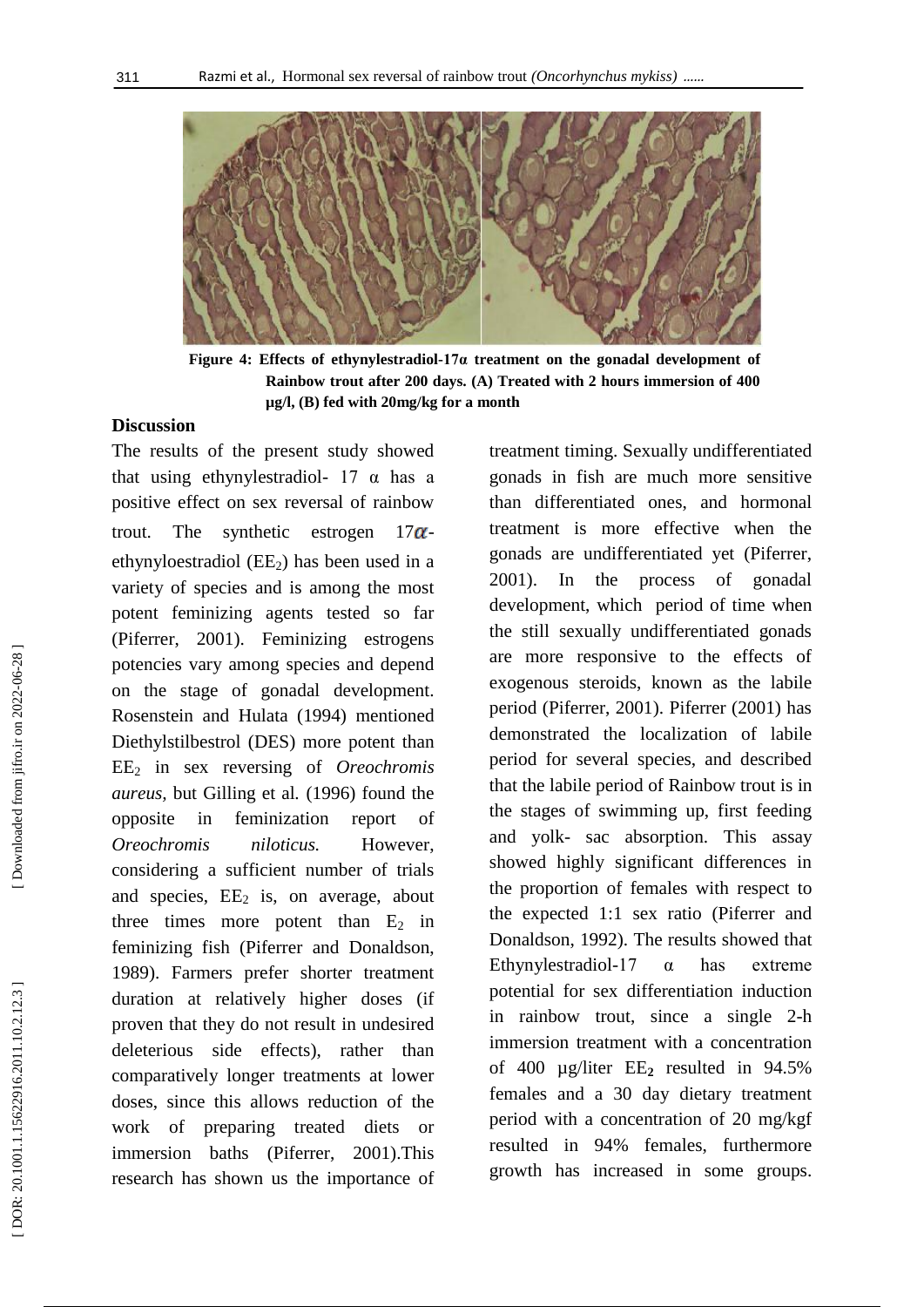However, longer immersion treatment durations resulted in a progressive decrease in the survival. This phenomenon may be due to a toxic effect of this hormone directly on the gonads or to a more generalized effect on the pituitary gonadal axis (Yamazaki, 1983). In this regard, however, Hopkins et al *.* (1979), showed that  $EE_2$  was more potent than  $E_2$ in induction female differentiation in tilapia *(Oreochromis aureus )*, when fish were treated with high dosages (25 to 200 mg/kg of diet) of both steroids for 5 and 8 weeks (Piferrer and Donaldson, 1992).

However growth rate of estrogen treated fish is generally affective (Papoulias et al *.*, 2000), and estrogen normally results in reduction of growth (Nagahama, 2000), but in this research, exposure of rainbow trout to EE <sup>2</sup> increased the growth rate. Enhancement of growth in feminized fish may be due to changes in growth hormone, insulin secretion and thyroxine hormones (Rao and Rao, 1983). Some studies have reported yielded growth after treatment with estrogens. Piferrer and Donaldson (1992) reported that, 2 hours immersion of Chinook salmon<br>(*Oncorhynchus tshawytscha*) with EE<sub>2</sub> resulted in a slight increase of both weight and length (Piferrer and Donaldson, 1992). Similarly, Cowey et al *.* (1973) found that diethylstilbestrol stimulated the weight increase of plaice, (*Pleuronectes platessa*), and Malison et al.  $(1996)$  found that  $E_2$ stimulated weight gain and food consumption but did not affect food conversion efficiency in the yellow perch (*Perca flavescens*). These authors also recognized sex -related dimorphic growth. In this regard, the enhanced growth of females in these species may be a

consequence of the endogenous estrogens. Reduced growth has been reported in the Pacific salmon following treatment with E<sub>2</sub> (nakamura et al *.*, 1998).

However, consumption of feminized trout treated with  $EE<sub>2</sub>$  (as a synthetic steroid) directly, is questionable for consumers, there is no risk, because the marketable fish consumes months or years after hormonal treatment. To put things into perspective, the intake of EE <sup>2</sup> for women who take the contraceptive pill is in the range of 30 –50 µg a day (Anonymous, 1992). In order to ingest the same amount of EE <sup>2</sup> one should eat tens or hundreds of kilograms of feminized fish every day (Piferrer, 2001). It seems the main reason of high mortality in steroid treated fish (especially estrogens) is related to the toxicological characteristics of estrogens and occurrence of disruption in hormonal axis (Folmar et al *.*, 2000; kime, 1998). Although this research showed both methods (immersion and dietary treatment) are effective for inducing feminization of trout in particular concentrations of EE 2, analysations of side effects, growth and survival rate of treatments suggested that a dietary method of hormonal exposure with dosage of 20 mg/kgf of EE <sup>2</sup> is preferred, since monosex milt is not available for all of the hatcheries. The present method, due to its simplicity and effectiveness offers potential for the efficient direct feminization of trout.

# **Acknowledgements**

First and foremost, I would like to thank my late teacher Dr. Behiar Jalali Jafari and Freidoon Vatandoost of ZarQezel Trout Farm Ltd., for providing the stead, eggs and alevins used in this study. We also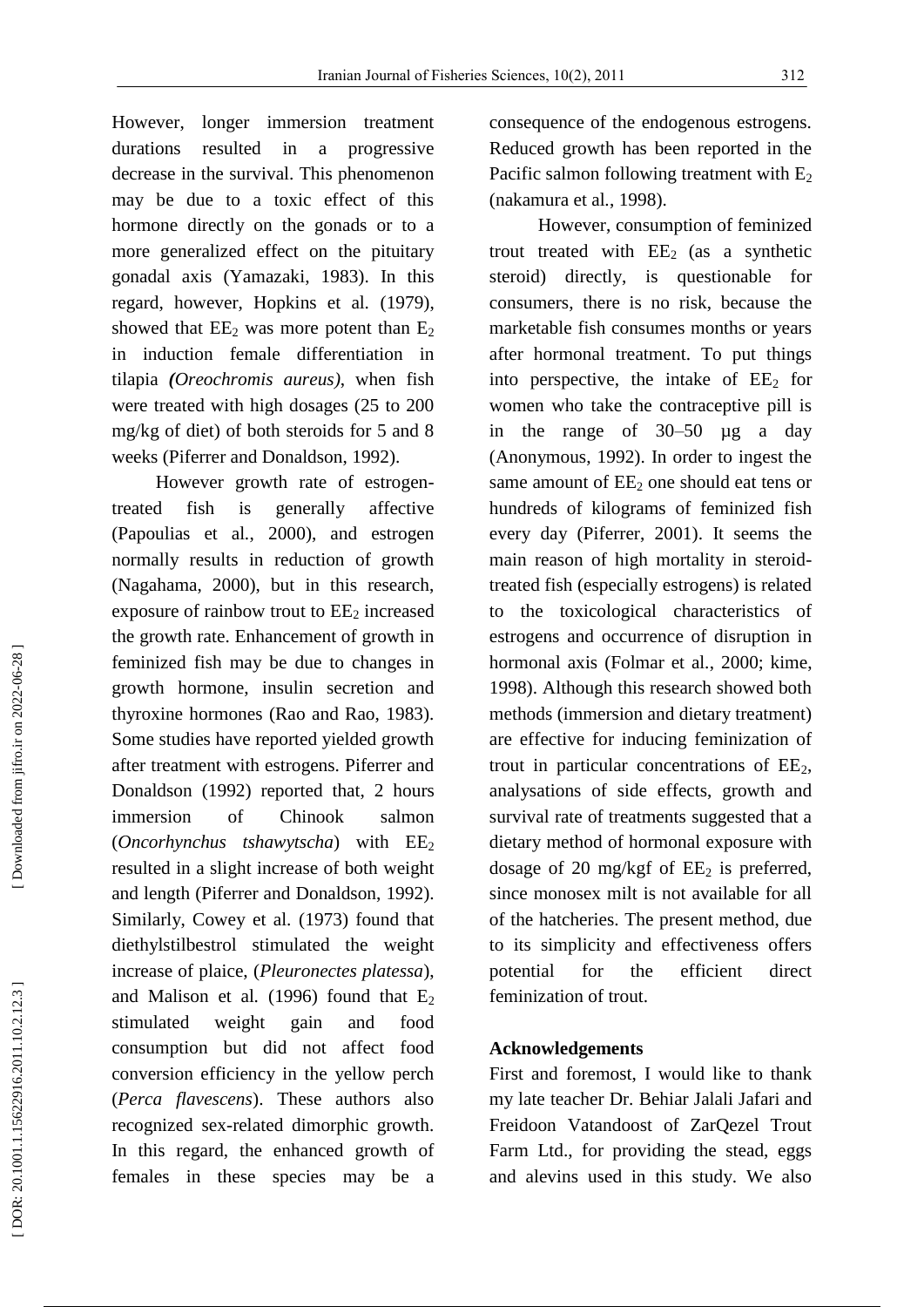wish to thank Drs. Shapour Kakoolaki, Fransesc Piferrer, Garry H. Thorgaard, Robert H. Devlin and MR Jazebizadeh for helping with papers and Parisa Yazdekhasti for statistical analyses preparation.

# **References**

- **Aida, S., and Arai, K., 1998.** Sex ratio in the progeny of gynogenetic diploid marbled sole Limanda yokohamae males. *Fisheries Science* , 64, 989 – 990.
- **Anonymous, 1992.** In: Berkow, R. (Ed). The Merck Manual of Diagnosis and Therapy. 16th edn. Merck and Co., Rahway, NJ.
- **Bye , V. J., and Lincoln, R. F., 1986.** Comercial methods for the control of sexual maturation in rainbow trout, *Salmo gairderi R*. *Aquaculture*, 57, 299 -309.
- **Chevassus B., Quillet, E. and Chourrout , D., 1984.** La production de truites stériles par voie génétique. *Piscis. Fr*., 78, 10 -19.
- **Crim, L. W., 1985.** Methods for acute and chronic hormone administration in fish. In: Lee, C.S., Liao, I.C. (Eds). Reproduction and Culture of Milkfish. Oc. Institute and Tung Kang Marine. Laboratory., Hawaii and Taiwan, pp. 1–13.
- **Devlin, R. H. and Nagahama, Y., 2002**. Sex determination and sex differentiation in fish: an overview of genetic, physiological, and environmental influences. *Aquaculture* , 208, 191 –364.
- **Donaldson E. M., 1986**. The integrated development and application of controlled reproduction techniques in

Pacific salmon aquaculture. Fish. *Physiology Biochemistry*, 2, 9 -24.

- **Donaldson, E. M., Fagerlund, U. H. M., Higgs, D. A. and McBride, J. R., 1979.** Hormonal enhancement of growth. In: W.S. Hoar, D.J. Randall and J.R. Brett (Editors), Fish Physiology, Vol. VIII: Bioenergetics and Growth. Academic Press. New York. NY. pp. 455-597.
- **Feist, G., Schreck, C.B., and Gharrett, A.J., 1996.** Controlling the Sex of Salmonids. Oregon Sea Grant, Corvallis, 26 pp.
- **Folmar, L. C., Hemmer, M., Hemmer, R., Bowman, C., Kroll, K., and Denslow, N. D., 2000.** Comparative estrogenicity of estradiol, ethynyl estradiol and diethylstilbestrol in an in vivo, male sheepshead minnow (*Cyprinodon variegatus*), vitellogenin bioassay. *Aquatic Toxicology*, 49, 77 – 88.
- **Funk, J.D., Donaldson, E.M., and Dye, H.M., 1973.** Induction of precocious sexual development in female pink salmon (*Oncorhynchus gorbuscha*.) *Canadian Journal of Zoology / Revue Canadienne de Zoologie* , 51, 493 – 500.
- **Gilling, C. J., Skibinski, D. O. F., and Beardmore, J. A., 1996.** Sex reversal of tilapia fry by immersion in water containing oestrogens. In: Pulli, R.S.V., Lazard, J., Legendre, M., Amon -Kottias, J.B., Pauly, D.(Eds)., The Third Int. symposium on Tilapia in Aquaculture. Manila, Philippines, pp. 314 –319.
- **Goetz, F. W., Donaldson, E. M., and Hunter, G. A., 1979.** Effects of estradiol-17β and 17α  $17\alpha$ -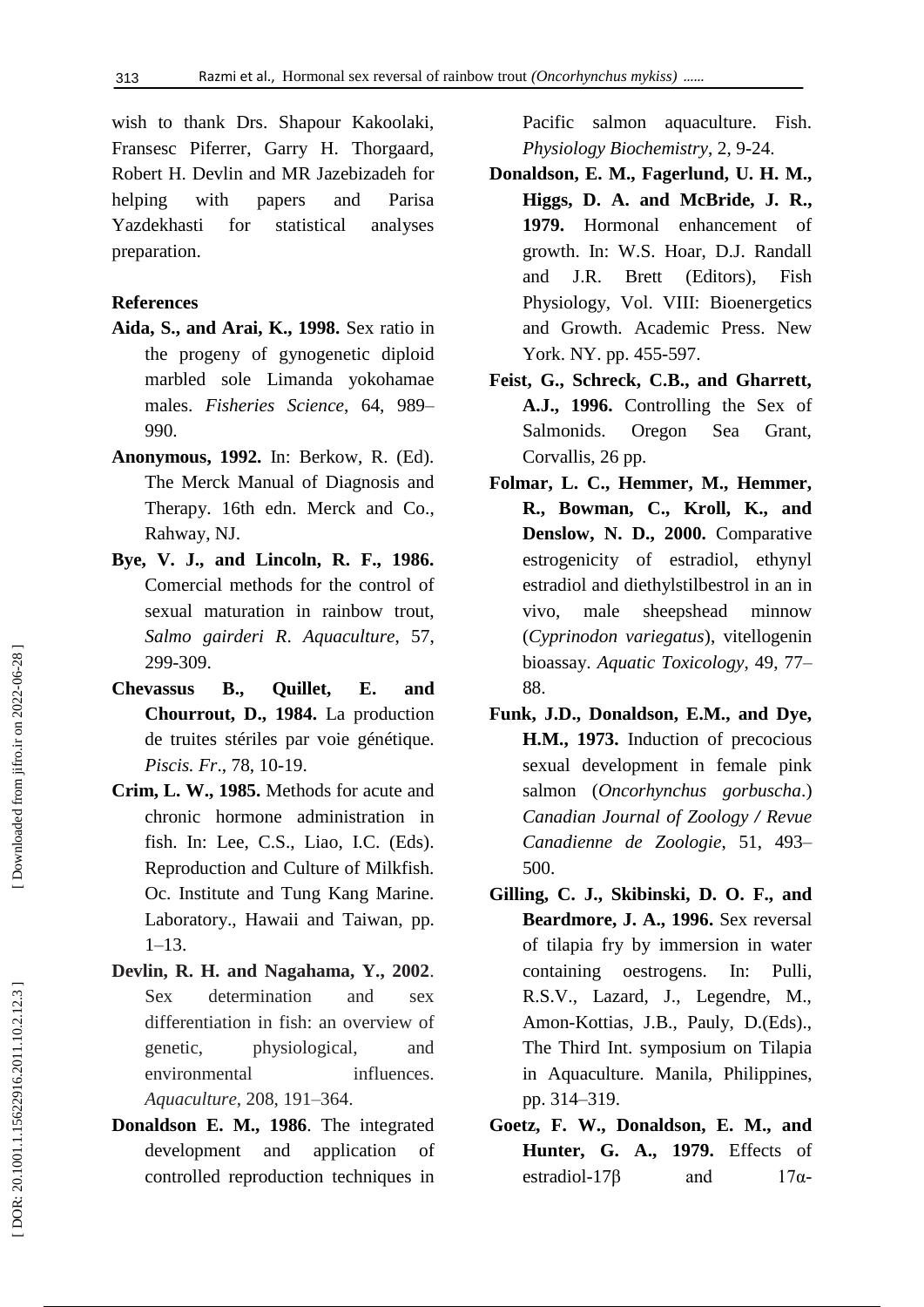methyltestosterone on gonadal differentiation in the coho salmon, *Oncorhynchus kisutch*. Aquaculture 17, 267 –278.

- **Helton, E. D. , Gold and her, J. W., 1977.** The pharmacokineticsof ethynyl estrogens. Contraception, 15, 255-277.
- **Hendry. C. I., Martin -Ribochaud. D. J. and Benfey. T. J., 2003.** Hormonal sex reversal of Atlantic halibut (*Hippoglossus hippoglossus L*.). *Aquaculture* , 219 , 769 –781.
- **Hinton, D. E., 1990.** Histological techniques. In: Schreck, C.B., Moyle, P.B. (Eds.), Methods for Fish Biology. American Fisheries Society, Bethesda, MD, pp. 191 –211.
- **Hopkins, K. D., Shelton, W. L., and Engle, C. R., 1979.** Estrogen sex reversal of *Tilapia aurea*. *Aquaculture* , 18, 263 –268.
- **Hunter, G. A., Donaldson, E. M., Stoss, J., and Baker, I., 1983.** Production of monosex female groups of Chinook salmon (*Oncorhynchus tshawytscha*) by the fertilization of normal ova with sperm from sex -reversed females. *Aquaculture* , 33, 355 –364.
- **Johnstone, R., 1989.** Maturity control in Atlantic salmon. A review of the current states of research in Scotland. In: M. Canillo, S. Zanuy and 1. Planas (Editors), Proc. Int. Symp. Awl. Endocrinol. Fish Culture, Almuňėcar, Spain. Publishing University. Barcelona, Barcelona, pp. 89 -94.
- **Johnstone, R., Simpson, T. H., and Youngson, A. F., 1979.** Sex reversal in salmonid culture. Part II. The progeny of sex -reversed rainbow trout. *Aquaculture*, 18, 13 –19.
- **Kime, D. E., 1998.** Endocrine Disruption in Fish. Kluwer Academic Publishers, Hingham, MA, 416 pp.
- **Malison, J. A., and Garcia -Abiado, M. A. R., 1996.** Sex control and ploidy manipulations in yellow perch (*Perca Flavescens*) and walleye (*Stizostedion vitreum*). *[Journal of Applied](http://www.google.com/url?sa=t&source=web&cd=1&ved=0CB4QFjAA&url=http%3A%2F%2Fwww.blackwellpublishing.com%2FJAI&ei=nIjYTfn8LsmxhAfeipHFBg&usg=AFQjCNFC86FgL6SPf0f7NGbYZZZLw6rpdw&sig2=2r6JiJGjO9Gradvv9_ctjw) [Ichthyology](http://www.google.com/url?sa=t&source=web&cd=1&ved=0CB4QFjAA&url=http%3A%2F%2Fwww.blackwellpublishing.com%2FJAI&ei=nIjYTfn8LsmxhAfeipHFBg&usg=AFQjCNFC86FgL6SPf0f7NGbYZZZLw6rpdw&sig2=2r6JiJGjO9Gradvv9_ctjw) ,* 12, 189 –194.
- **Nagahama, Y., 2000.** Gonadal steroid hormones: major regulators of gonadal sex differentiation and gametogenesis in fish. In: Norberg, B., Kjesbu, O.S., Taranger, G.L., Andersson, E., Stefansson, S.O. (Eds.), Proc. Sixth Int. Symp. Reprod. Physiol. Fish. Univ. Bergen, pp. 211 –222.
- **Nakamura, M., Kobayashi, T., Chang, X. -T., and Nagahama, Y., 1998.** Gonadal sex differentiation in teleost fish. *[Journal of Experimental Zoology](http://www.google.com/url?sa=t&source=web&cd=1&sqi=2&ved=0CB8QFjAA&url=http%3A%2F%2Fonlinelibrary.wiley.com%2Fjournal%2F10.1002%2F\(ISSN\)1932-5231&ei=KYnYTcz7FY6xhAfe4ZS-Bg&usg=AFQjCNE4AgUx4iVL_05FBPocyG-dQoZ_Hg&sig2=Q5VDCbNy29Xtc-XM_WEhvQ)* **,** 281, 362 –372.
- **Papoulias, D. M., Noltie, D. B., and Tillitt, D. E., 2000.** An in vivo model fish system to test chemical effects on sexual differentiation and development: exposure to ethinyl estradiol. *Aquatic Toxicology* , 48, 37 – 50.
- **Piferrer, F., 1990.** Hormonal manipulation of the process of sex differentiation in Pacific salmon, PhD Thesis, University. Barcelona, 399 pp.
- **Piferrer, F., 2001.** Endocrine sex control strategies for the feminization of teleost fish. Aquaculture, 197, 229-281.
- **Piferrer, F., Donaldson, E.M., 1989.** Gonadal differentiation in coho salmon, *Oncorhynchus kisutch*, after a single treatment with androgen or estrogen at different stages during